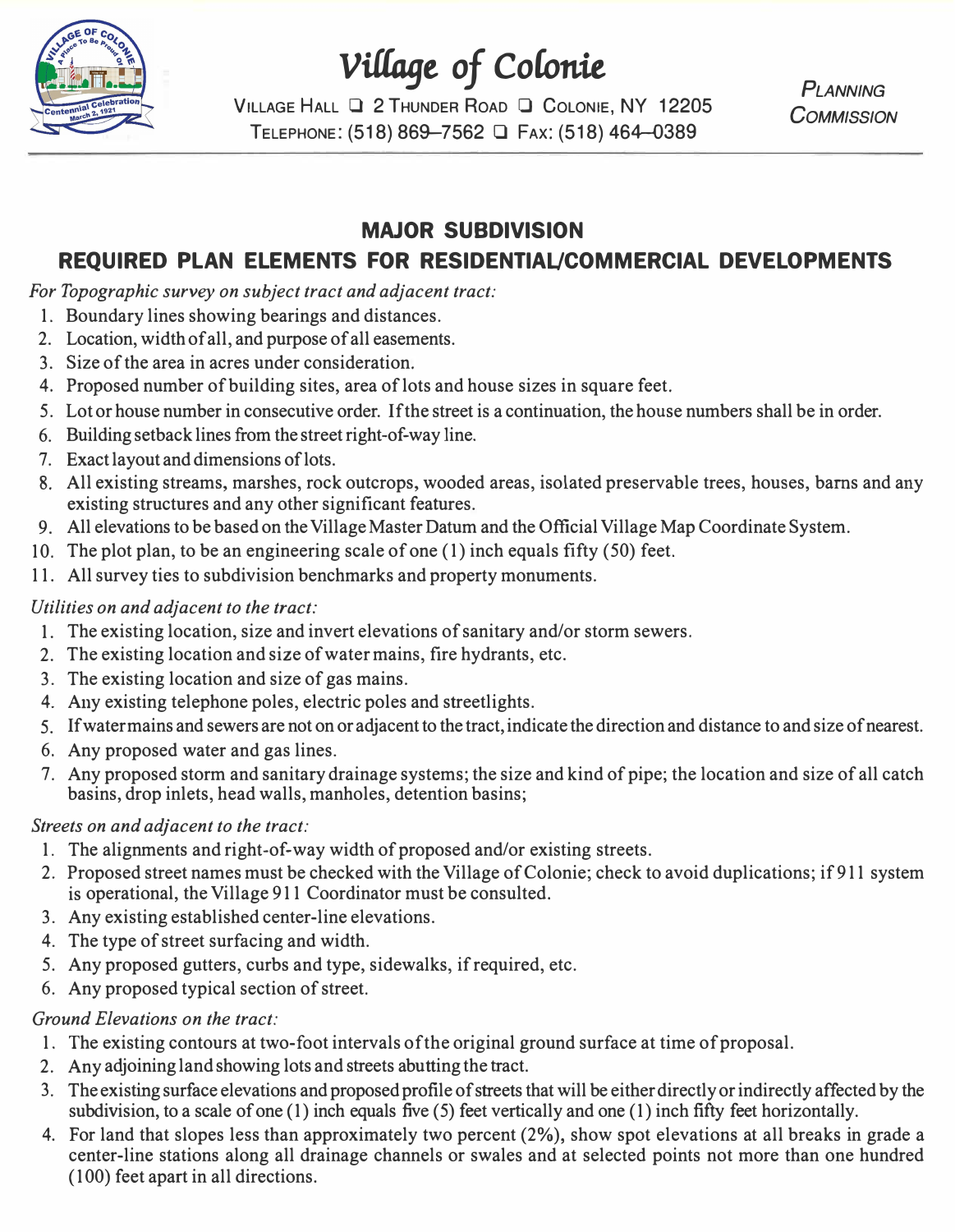Subsurface conditions on the subdivision tract:

- 1. The location and results of tests made to ascertain subsurface soil.
- 2. The location and number of soil percolation tests.
- 3. The depth of groundwater, unless test pits are dry at a depth of five (5).
- 4. The method of sewage disposal for residents or commercial unit.
- 5. The location of percolation tests, if individual sewage disposal systems are expected, in accordance with the requirements of the Albany County Health Department.

#### General Conditions on and adjacent to the proposed tract:

- 1. The approximate area of off-site watersheds draining into or the outflow of the proposed tract.
- 2. The owners of adjacent land or undeveloped plots.
- 3. The type of zoning on the proposed tract and adjacent land..
- 4. Any proposed public highways or other major improvements planned by any municipal authority for future construction on or near the tract.
- 5. Screen planting or a buffer strip shall be at the discretion of the Village Planning Commission.
- 6. Each street in any subdivision title, key map and certification of a professional engineer or licensed land surveyor; the date of the survey.
- 7. All street shoulders shall be seeded from the gutters to the entire width of the street right-of-way and kept protected until there is sufficient turf to shed water.
- 8. The purpose for which a subdivision site is to be used, other than residential.
- 9. A copy of all deed restrictions.
- 10. The subdivision title, key map and certification of a professional engineer or licensed land surveyor; the date of the survey.
- 11. Subdivision plans shall carry a preliminary stamp of approval by the Village Planning Commission before submission to the State and County Health Department.

#### **Final Subdivision Plan:**

The final subdivision plan shall be prepared by a licensed professional engineer or land surveyor. It shall provide the following data:

- 1. All information required for the preliminary subdivision plan.
- 2. Precise dimensions and bearings of all lot lines
- 3. Names of adiacent owners.
- 4. Proposed grading plan
- 5. Location ties to survey monuments

Together with the plan, the following shall be submitted:

- 1. A drainage report, if required by the Planning Commission.
- 2. If curb cuts on a state or county highway are required, the necessary permits from the New York State Department of Transportation or Albany County Department of Pubic Works.
- 3. Any required cash, bonds or letters of credit and review and observation fees. Bonds, etc., will be released as described in Section 199–35.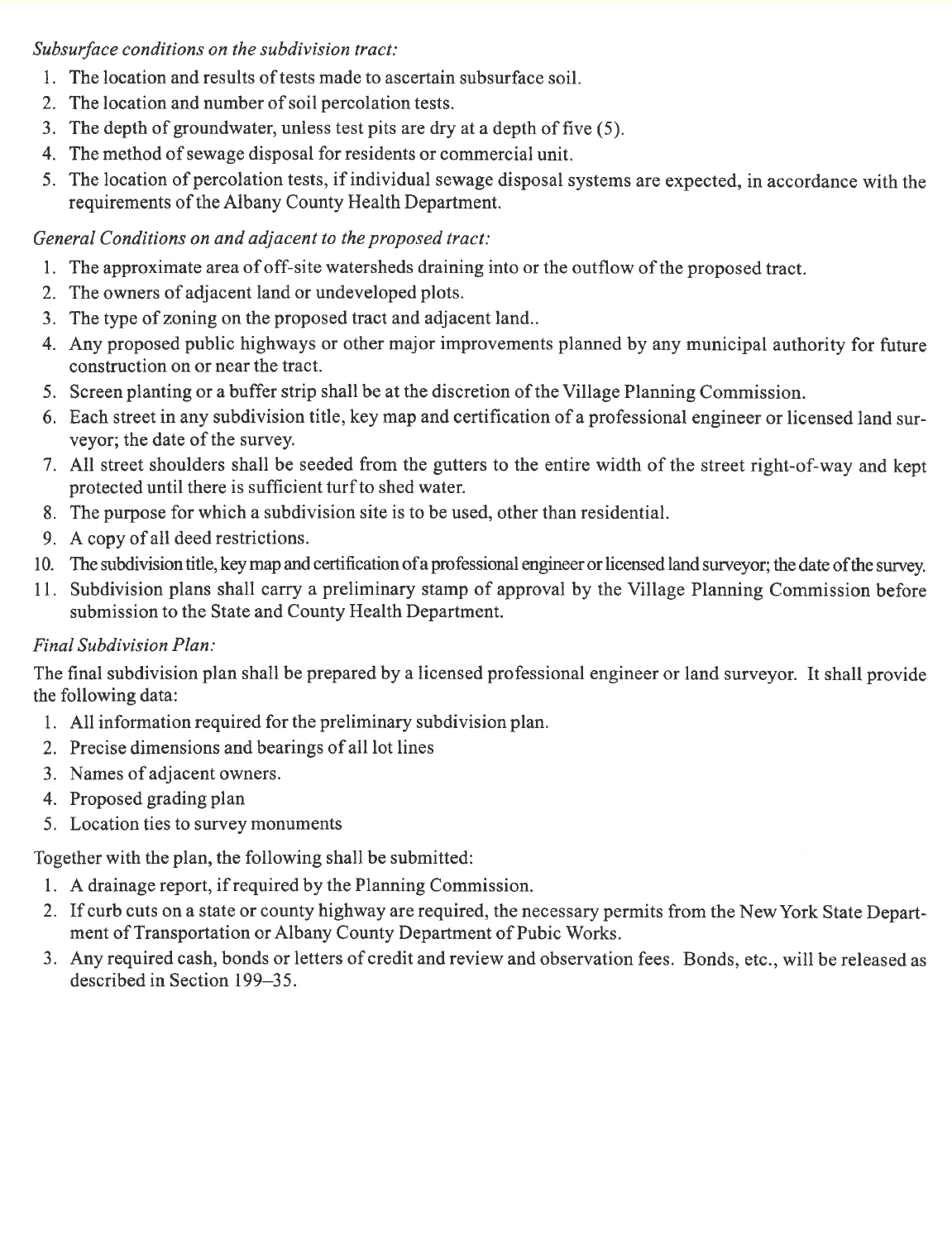

Village of Colonie

VILLAGE HALL Q 2 THUNDER ROAD Q COLONIE, NY 12205 TELEPHONE: (518) 869-7562 <sup>1</sup> Fax: (518) 464-0389

PLANNING **COMMISSION** 

### SUBDIVIDER'S PROCEDURES FOR SUBDIVISIONS

- A. An application and eight (8) sets of plans shall be submitted to the Village Clerk.
	- (1) All plans are to be submitted in black-and-white prints. It is suggested that a minimum of one (1) square foot be reserved for all required stamps.
	- (2) The Village Clerk will issue receipts for all fees and application plans.
	- (3) The Planning Commission will forward for review and comment one  $(1)$  copy each of said plat to the Department of Public Works and Village Engineer.
- B. A meeting will be set up with the Planning Commission of the Village of Colonie for review of said plat. (Planning Commission meetings are held on the first and third Tuesdays of each month).
- C. The Planning Commission will review the plans and issue to the subdivider a letter of corrections, if any, within sixty  $(60)$  days of receipt of the plans.
- D. The subdivider will resubmit eight (8) sets of corrected plans (black-and-white) to the Planning Commission for preliminary approval. The Commission will then forward two  $(2)$  approved sets to the subdivider for submission to the State and County Health Departments.
- E. After approval from the State and County Health Departments, the Village Engineer and the Superintendent of Public Works, with all corrections made, the plat is submitted for final approval to the Planning Commission of the Village of Colonie.
	- (1) The Planning Commission maintains the right to alter or modify all plats until final approval is issued.
	- (2) At the time when final approval is given, required bonds, deeds and easements are to be submitted in duplicate, one  $(1)$  original and one  $(1)$  copy for all subdivisions.
- F. After all requirements for final approval are met, the Planning Commission will schedule a public hearing and advertise the same at least five (5) days in advance.
	- (1) The Planning Commission will analyze any data submitted at the public hearing and determine the effects of the Commission's approval or disapproval of the proposed subdivision in the public interests.
	- The subdivider will submit to the Planning Commission nine (9) sets of plans, two (2) of which shall  $(2)$ be on cloth, with all supporting documents for each cloth set. One set will remain on file with the Planning Commission for its records, the other set to be furnished to the Board of Trustees. Other sets will be stamped and signed for the subdivider's use and for other village and town departments. Final action and approval by the Planning Commission must take place within forty-five (45) days of the public hearing.
- G. Within ninety (90) days after final approval, the subdivider must file the subdivision plat or sections thereof for recording in the Albany County Courthouse. Should the plat not be recorded within such time and receipt of the recording sent to the Planning Commission, the Commission's approval of such subdivision plat or sections thereof shall become null and void.
- H. The request for preliminary approval shall be accompanied by any required deeds, easements and/or bond for review and approval. Their effective date will be entered as the date of final approval.
- I. Any final subdivision approval shall become void:
	- (1) In the case of a major subdivision, if all required improvements have not been completed and certified as having been satisfactorily completed within one (1) year of the date of final approval.
	- (2) In the case of a minor subdivision, if no building permit has been issued within one (1) year of the date of final approval.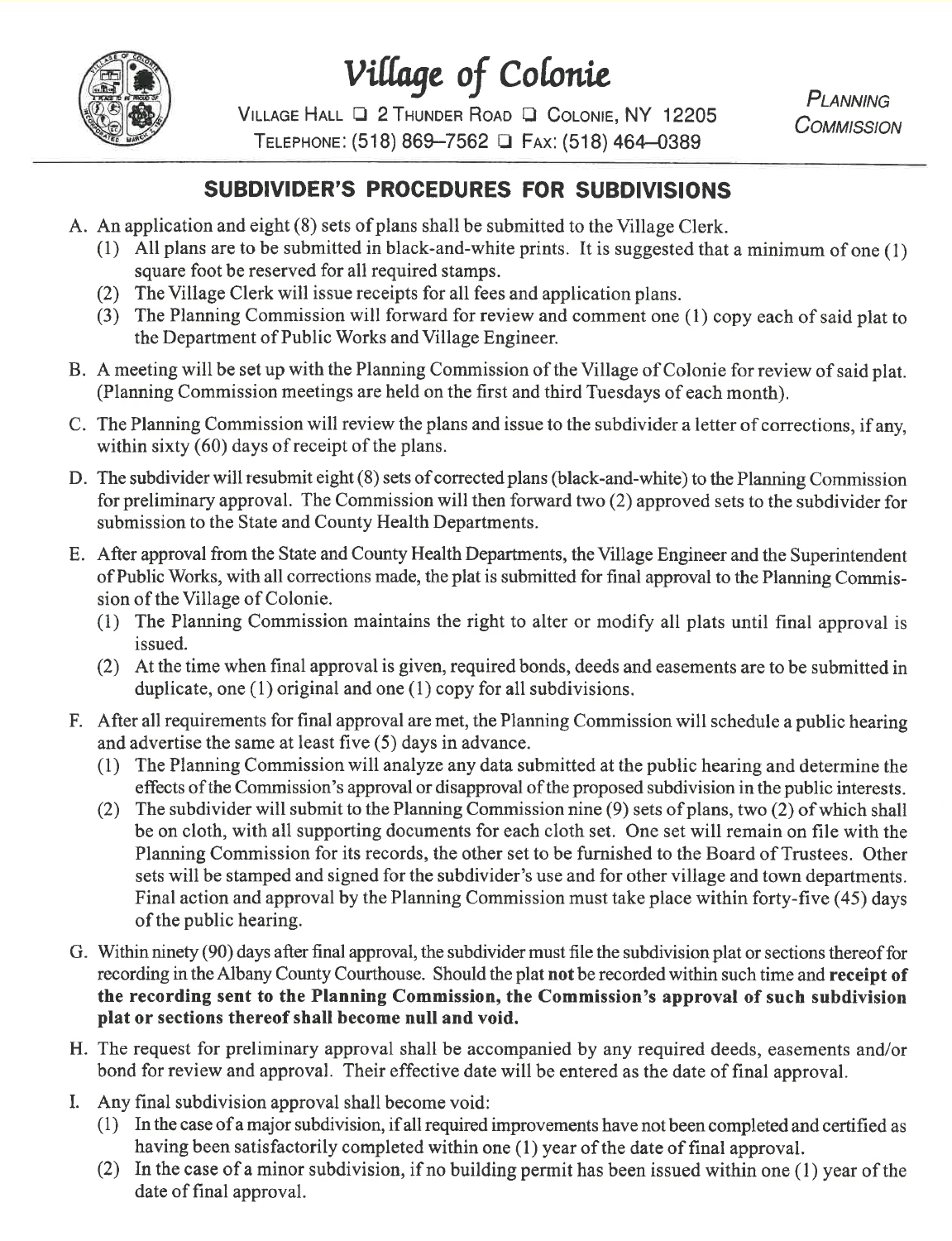

Village of Colonie

VILLAGE HALL Q 2 THUNDER ROAD Q COLONIE, NY 12205 TELEPHONE: (518) 869-7562 Q FAX: (518) 464-0389

**PLANNING COMMISSION** 

#### **SUBDIVISION APPLICATION**

|    | <u> 1989 - John Stone Stone Stone Stone Stone Stone Stone Stone Stone Stone Stone Stone Stone Stone Stone Stone Stone Stone Stone Stone Stone Stone Stone Stone Stone Stone Stone Stone Stone Stone Stone Stone Stone Stone Ston</u><br>2. Name or agent of subdivider:        |
|----|--------------------------------------------------------------------------------------------------------------------------------------------------------------------------------------------------------------------------------------------------------------------------------|
|    | Name: Name: 2008. Contract to the contract of the contract of the contract of the contract of the contract of the contract of the contract of the contract of the contract of the contract of the contract of the contract of                                                  |
|    |                                                                                                                                                                                                                                                                                |
|    |                                                                                                                                                                                                                                                                                |
|    | 3. Professional engineer/licensed land surveyor:                                                                                                                                                                                                                               |
|    | Name: Name:                                                                                                                                                                                                                                                                    |
|    |                                                                                                                                                                                                                                                                                |
|    | Phone:                                                                                                                                                                                                                                                                         |
|    |                                                                                                                                                                                                                                                                                |
|    | <u> 1980 - Andrea Andrea Andrea Andrea Andrea Andrea Andrea Andrea Andrea Andrea Andrea Andrea Andrea Andrea Andr</u>                                                                                                                                                          |
|    | 6. General description of subdivision and estimated number of units:                                                                                                                                                                                                           |
|    | subject to the control of the control of the control of the control of the control of the control of the control of<br>7. We agree to comply with the village ordinances, subdivision regulations and Official Village Map as presently<br>in force in the Village of Colonie: |
|    | Signature of professional engineer                                                                                                                                                                                                                                             |
|    | Signature of subdivider:                                                                                                                                                                                                                                                       |
| 8. |                                                                                                                                                                                                                                                                                |
| 9. | The undersigned hereby requests review and approval by the Village of Colonie Planning Commission of the<br>above-identified subdivision plat.                                                                                                                                 |
|    | Signature: <u>Commission Commission Commission Commission Commission Commission Commission Commission Commission</u>                                                                                                                                                           |
|    |                                                                                                                                                                                                                                                                                |
|    | Date:                                                                                                                                                                                                                                                                          |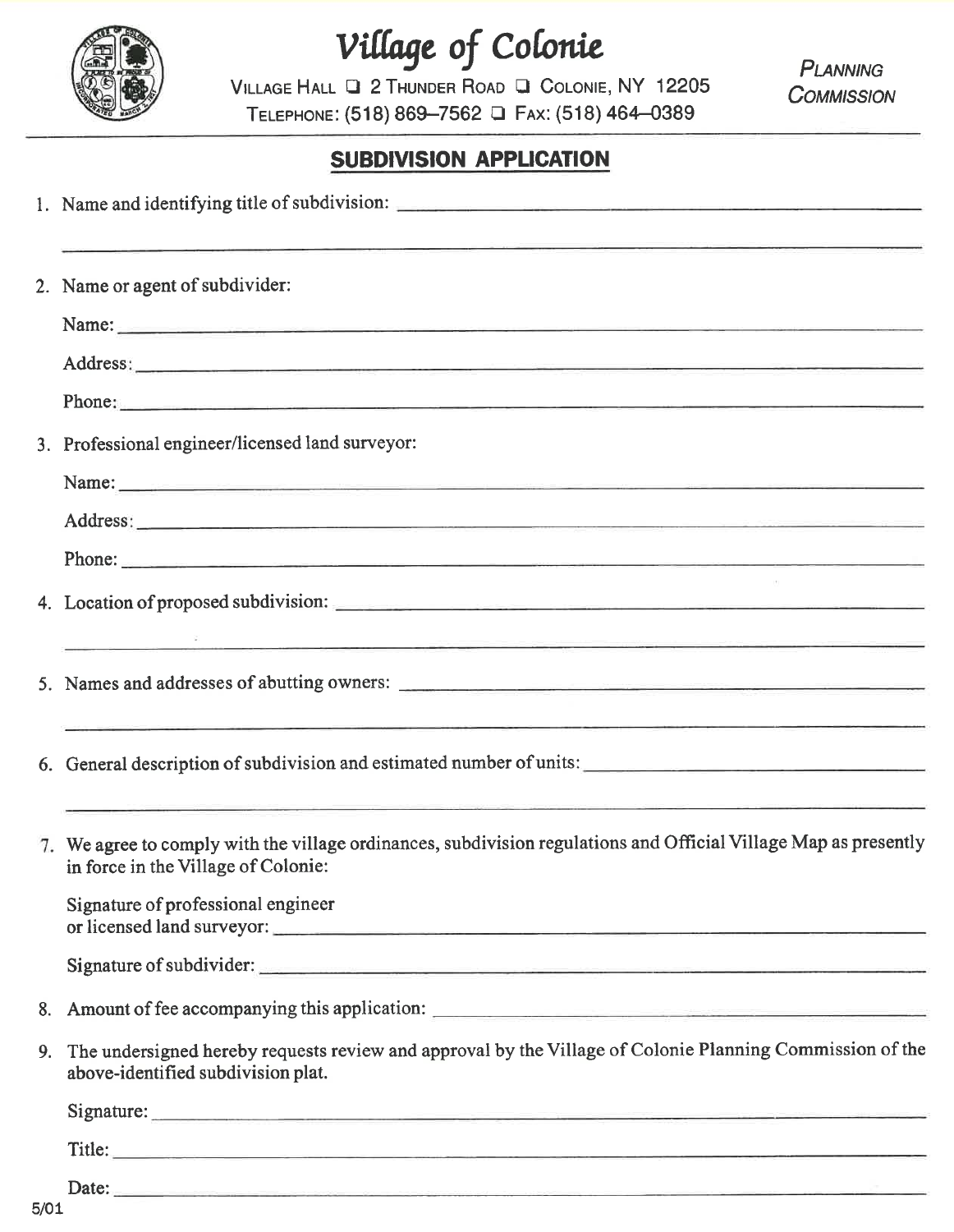## **STATE OF NEW YORK COUNTY OF ALBANY SS.: VILLAGE OF COLONIE**

being duly sworn, deposes and satys that he is the owner and/or developer of the subdivision is herewith submitted to the Village Planning Commission of the Village of Colonie, New York for its approval, pursuant to the Village law of the State of New York and other statues and ordinances in such cases made and provided.

That deponent has examined personally or has cause to be examined the records of the County of Albany relating to conveyances, deeds, will, etc., and has examined the assessment roll of the Town of Colonie and the Village of Colonie and has inspected the premises shown upon the aforesaid development map.

Deponent states that, from his examination of the aforesaid records and to deponent's actual knowledge, the map or plan as submitted herewith is true and correct in every detail and correctly sets forth the owners of adjoining lands.

That is the affidavit is made as an inducement to the Village of Colonie Planning Commission for approval of the aforesaid subdivision plat and is submitted at the public hearing held on the

 $day of$ , 20

Signature

Sworn to before me this day

 $Of$  20

Notary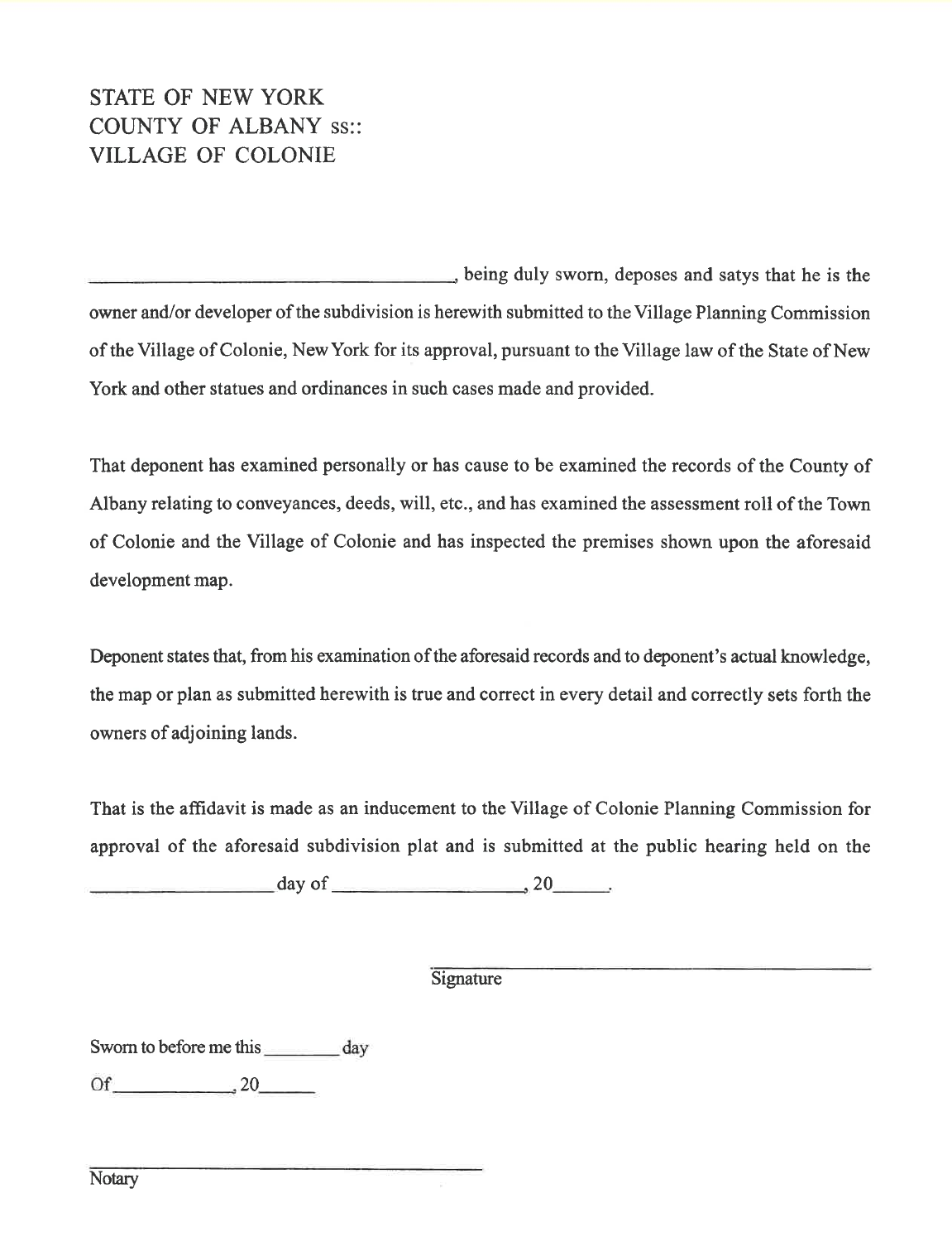#### 617.20 **Appendix C State Environmental Quality Review** SHORT ENVIRONMENTAL ASSESSMENT FORM For UNLISTED ACTIONS Only

## PART I - PROJECT INFORMATION (To be completed by Applicant or Project Sponsor)

| 1. APPLICANT/SPONSOR                                                                                                                             | 2. PROJECT NAME                                                                            |  |  |
|--------------------------------------------------------------------------------------------------------------------------------------------------|--------------------------------------------------------------------------------------------|--|--|
| 3. PROJECT LOCATION:                                                                                                                             |                                                                                            |  |  |
| Municipality                                                                                                                                     | County                                                                                     |  |  |
| 4. PRECISE LOCATION (Street address and road intersections, prominent landmarks, etc., or provide map)                                           |                                                                                            |  |  |
|                                                                                                                                                  |                                                                                            |  |  |
|                                                                                                                                                  |                                                                                            |  |  |
| 5. PROPOSED ACTION IS:<br>New<br>Expansion<br>Modification/alteration                                                                            |                                                                                            |  |  |
| 6. DESCRIBE PROJECT BRIEFLY:                                                                                                                     |                                                                                            |  |  |
|                                                                                                                                                  |                                                                                            |  |  |
|                                                                                                                                                  |                                                                                            |  |  |
| 7. AMOUNT OF LAND AFFECTED:<br>Initially<br>Ultimately<br>acres<br>acres                                                                         |                                                                                            |  |  |
| 8. WILL PROPOSED ACTION COMPLY WITH EXISTING ZONING OR OTHER EXISTING LAND USE RESTRICTIONS?                                                     |                                                                                            |  |  |
| Yes<br>No<br>If No, describe briefly                                                                                                             |                                                                                            |  |  |
|                                                                                                                                                  |                                                                                            |  |  |
| 9. WHAT IS PRESENT LAND USE IN VICINITY OF PROJECT?<br>Residential<br>Industrial<br>Commercial<br>Park/Forest/Open Space<br>Agriculture<br>Other |                                                                                            |  |  |
| Describe:                                                                                                                                        |                                                                                            |  |  |
|                                                                                                                                                  |                                                                                            |  |  |
|                                                                                                                                                  |                                                                                            |  |  |
| 10.<br>DOES ACTION INVOLVE A PERMIT APPROVAL, OR FUNDING, NOW OR ULTIMATELY FROM ANY OTHER GOVERNMENTAL AGENCY                                   |                                                                                            |  |  |
| (FEDERAL, STATE OR LOCAL)?<br>Yes<br>No<br>If Yes, list agency(s) name and permit/approvals:                                                     |                                                                                            |  |  |
|                                                                                                                                                  |                                                                                            |  |  |
|                                                                                                                                                  |                                                                                            |  |  |
| 11.5<br>DOES ANY ASPECT OF THE ACTION HAVE A CURRENTLY VALID PERMIT OR APPROVAL?                                                                 |                                                                                            |  |  |
| Yes<br>No<br>If Yes, list agency(s) name and permit/approvals:                                                                                   |                                                                                            |  |  |
|                                                                                                                                                  |                                                                                            |  |  |
| 12.<br>AS A RESULT OF PROPOSED ACTION WILL EXISTING PERMIT/APPROVAL REQUIRE MODIFICATION?                                                        |                                                                                            |  |  |
| Yes<br>No                                                                                                                                        |                                                                                            |  |  |
| Applicant/sponsor name:                                                                                                                          | I CERTIFY THAT THE INFORMATION PROVIDED ABOVE IS TRUE TO THE BEST OF MY KNOWLEDGE<br>Date: |  |  |
| Signature:                                                                                                                                       |                                                                                            |  |  |
|                                                                                                                                                  |                                                                                            |  |  |
| If the action is in the Coastal Area, and you are a state agency, complete the Coastal Assessment Form before proceeding with this assessment    |                                                                                            |  |  |